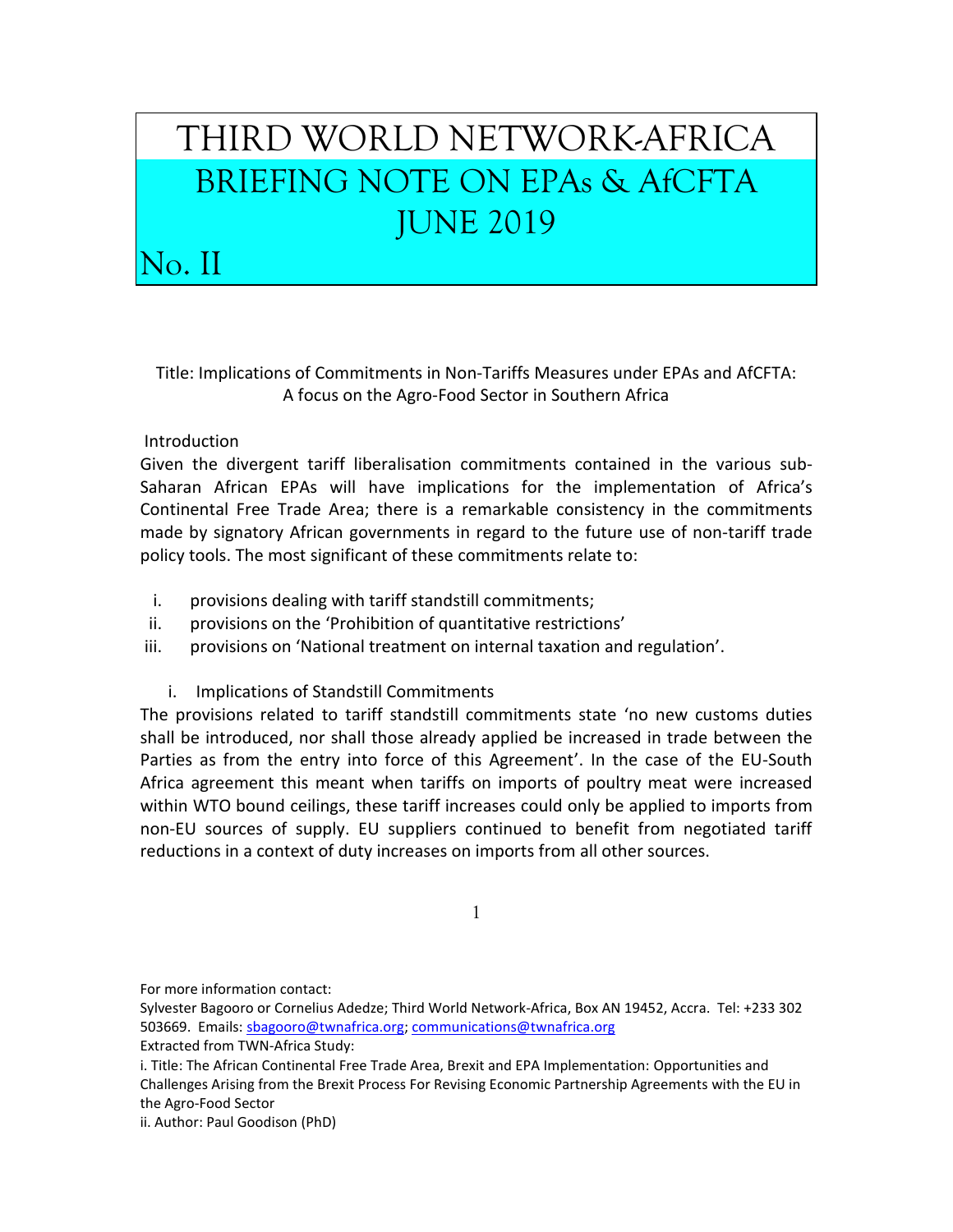These types of provisions in the various sub-Saharan African EPAs effectively lock-in as the maximum level applicable to imports from the EU the tariffs applied at the date of entry into force of the agreement. This effectively means that while tariff can be raised within 'bound' WTO ceiling on imports from non-EU sources of supply ,no sub-Saharan African EPA signatory government can use the 'water' in their 'bound' tariff schedules to increase duties on imports from the EU once EPAs enter into force. This effectively restricts the utility of tariffs as a trade policy tool.

When South Africa increased its applied tariffs on poultry meat imports within WTO 'bound' ceilings, in October 2013 all this did was divert importers towards EU sources of supply since EU suppliers were not subject to the increase in tariffs.

With subsequent safeguard duties (July 2014) and anti-dumping duties permitted under the EU-South Africa trade agreement proving singularly ineffective, imports from the EU only fell after December 2016 when the South Africa government introduced a ban on imports of poultry meat from various EU member states on SPS grounds (linked to avian influenza outbreaks in the EU).

|         | 2012        | 2013         | 2014        | 2015        | 2016        | 2017       |
|---------|-------------|--------------|-------------|-------------|-------------|------------|
| Tonnage | 131,832     | 158,481      | 203,414     | 213,413     | 259,810     | 74,514     |
| South   |             |              |             |             |             |            |
| Africa  |             |              |             |             |             |            |
| Total   | 1,274,794   | 1,268,956    | 1,330,487   | 1,330,967   | 1,442,683   | 1,477,588  |
| extra-  |             |              |             |             |             |            |
| EU      |             |              |             |             |             |            |
| exports |             |              |             |             |             |            |
| percent | 10.3percent | 12.5 percent | 15.3percent | 16.0percent | 18.0percent | 5.0percent |
| total   |             |              |             |             |             |            |
| extra-  |             |              |             |             |             |            |
| EU      |             |              |             |             |             |            |
| Source: | EC,         | Market       | Access      |             | Data        | Base.      |

EU poultry meat exports to South Africa

[http://madb.europa.eu/madb/statistical\\_form.htm](http://madb.europa.eu/madb/statistical_form.htm)

ii. Implications of 'Prohibition of Quantitative Restrictions' Provisions Under most sub-Saharan African EPAs the provisions related to the 'prohibition of quantitative restrictions' commit signatory African governments to eliminating the use

For more information contact:

i. Title: The African Continental Free Trade Area, Brexit and EPA Implementation: Opportunities and Challenges Arising from the Brexit Process For Revising Economic Partnership Agreements with the EU in the Agro-Food Sector

ii. Author: Paul Goodison (PhD)

Sylvester Bagooro or Cornelius Adedze; Third World Network-Africa, Box AN 19452, Accra. Tel: +233 302 503669. Emails: [sbagooro@twnafrica.org;](mailto:sbagooro@twnafrica.org) [communications@twnafrica.org](mailto:communications@twnafrica.org) Extracted from TWN-Africa Study: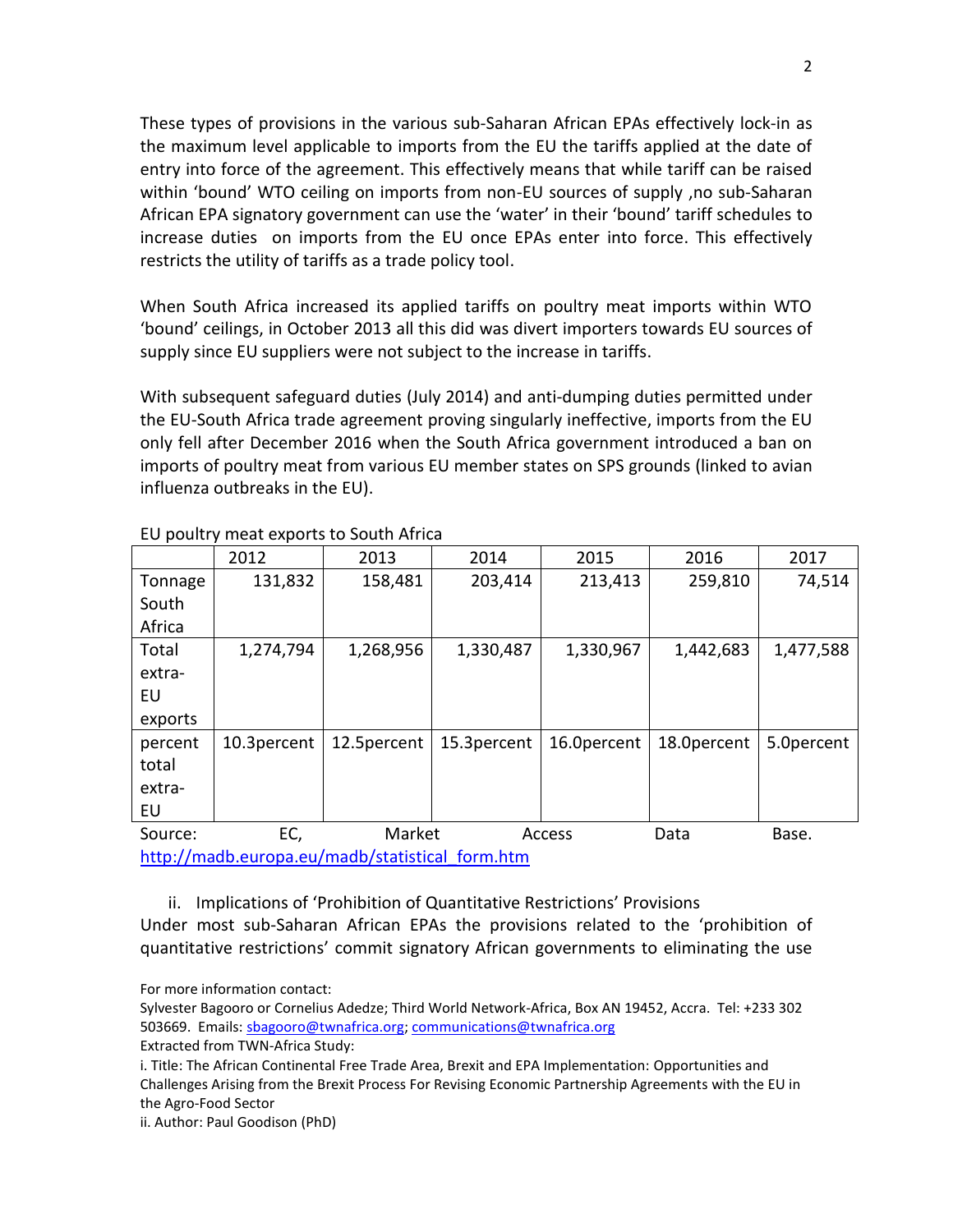of quantitative restrictions on imports from the EU from the date of 'entry into force' of the agreements and to introducing no new quantitative restriction on imports from the EU.

Given the extent to which quantitative restrictions on sensitive agricultural products are applied by sub-Saharan African governments, these provisions if enforced could seriously restrict the existing use of such policy tools in support of agricultural sector development initiatives.

The only exception to these commitments ironically is under the SADC-EU EPA where this issue was fiercely contested. Under the SADC-EU agreement these provisions declare: 'The Parties may apply quantitative restrictions provided such restrictions are applied in conformity with the WTO Agreement'. This wording is seen as sufficiently vague to allow governments such as the Namibia government to apply their existing quantitative controls on agricultural imports as and when required in support of the development of production of cereals, horticulture products, poultry meat and dairy products.

iii. Implications of 'National Treatment' Provisions

In terms of the national treatment the main features of these provisions relate to a prohibition on imports from the EU being subject to 'internal taxes or other internal charges of any kind in excess of those applied, directly or indirectly, to like national products' and a commitment to ensuring goods imported from the EU are accorded 'treatment no less favourable than that accorded to like national products in respect of all laws, regulations and requirements affecting their internal sale, offering for sale, purchase, transportation, distribution or use'.

This provision restricts the ability of African government to legislate local procurement obligations for private sector players, such as supermarkets and wholesalers, to oblige them to source a percent of supplies from local producers. It also prevents the granting of excise and other forms of tax rebates only to local producers

## The Value of EPA Safeguard Provisions

While there are some differences in the various safeguard provisions included in the EPA agreements, how significant these differences will prove to be is unclear. The experience in using anti-dumping and safeguard provisions in the poultry meat sector under the EU-South Africa agreement suggests these provisions afford little or no

For more information contact:

Sylvester Bagooro or Cornelius Adedze; Third World Network-Africa, Box AN 19452, Accra. Tel: +233 302 503669. Emails: [sbagooro@twnafrica.org;](mailto:sbagooro@twnafrica.org) [communications@twnafrica.org](mailto:communications@twnafrica.org) Extracted from TWN-Africa Study:

i. Title: The African Continental Free Trade Area, Brexit and EPA Implementation: Opportunities and Challenges Arising from the Brexit Process For Revising Economic Partnership Agreements with the EU in

the Agro-Food Sector

ii. Author: Paul Goodison (PhD)